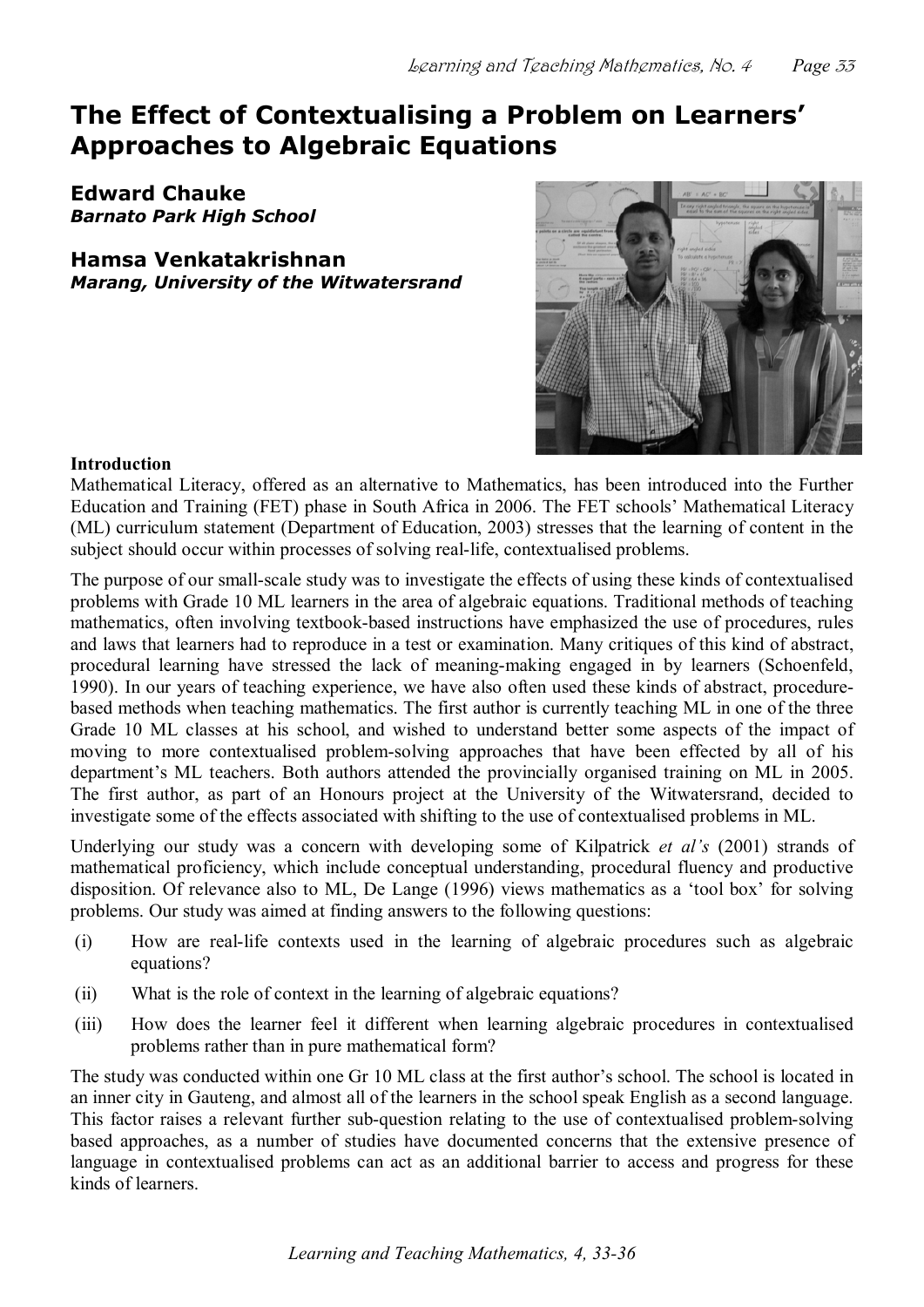# **Process**

In trying to find answers to the questions stated above we have chosen to use qualitative approaches to collect and analyse our data. A group of 27 learners at the first author's school was given a problem in two versions, one contextualised and the other non-contextualised, to solve. We used a fairly basic contextualised version of a problem. The aim of the problems was to uncover the effects of context in learners' approaches to problem-solving involving algebraic equations in mathematical literacy. The two versions were as follows:

#### *Contextualised problem:*

A hamburger costs twice as much as a cola. Themba buys four hamburgers and four colas for his friends. The total cost is R42. Find the cost of one hamburger and the cost of one cola *(from Understanding Mathematical Literacy Grade 10, 2005, Maskew Miller Longman).*

#### *Noncontextualised problem:*

Solve for *x* and *y* from the following equations:  $4x + 4y = 42$  $y = 2x$ 

The two problems above were accessible to the learners in terms of mathematical content and context, and the mathematical content of both problems was the same. Learners were also required to respond to five questions on their views about differences between the problems. A sample of four learners was drawn from the twenty-seven learners that participated in the study for further analysis in the group interview. Their selection was based on three aspects: the insights they provided in their written responses to the five questions on the role of context, use of a range of solution strategies within this sub-sample, and whether they were likely to respond to my interview questions. Learners' written work on the problems and their responses to the five questions suggested a break down into the following categories for analysis: solution strategies used, correct or incorrect solutions, comments about ease/difficulty of the two problems, and whether and how the problems were considered to be 'different'. A grounded approach (Glaser & Strauss, 1967) was therefore used in data analysis. Learners' responses using this categorization, are summarized in the table.

| <b>Contextualised Problem</b>  |                                   |                | <b>Non-contextualised Problem</b> |                                           |  |  |
|--------------------------------|-----------------------------------|----------------|-----------------------------------|-------------------------------------------|--|--|
| Category                       |                                   | Freq           | Category                          |                                           |  |  |
| Solution strategy              | Trial and error                   | 11             | Solution strategy                 | Correct use of<br>algebraic<br>procedures |  |  |
|                                | Division by 8                     | $\overline{7}$ |                                   | Incorrect<br>algebraic<br>manipulation    |  |  |
|                                | Division by 4                     | $\overline{4}$ | Correct/incorrect<br>solutions    | Correct<br>solutions                      |  |  |
|                                | Division by 2                     | $\overline{4}$ |                                   | Incorrect<br>solutions                    |  |  |
|                                | Use of<br>algebraic<br>procedures | 1              | Difficult/easy                    | Difficult<br>Easy                         |  |  |
| Correct/incorrect<br>solutions | Correct                           | 5              |                                   |                                           |  |  |
|                                | Incorrect                         | 22             |                                   |                                           |  |  |
| Difficult/easy                 | Difficult                         | $\overline{2}$ |                                   |                                           |  |  |
|                                | Easy                              | 16             |                                   |                                           |  |  |

| <b>Contextualised Problem</b> |                         |                | <b>Non-contextualised Problem</b> |                   |                                           |      |
|-------------------------------|-------------------------|----------------|-----------------------------------|-------------------|-------------------------------------------|------|
| Category                      |                         | Freq           | Category                          |                   |                                           | Freq |
| Solution strategy             | Trial and error         | 11             |                                   | Solution strategy | Correct use of<br>algebraic<br>procedures |      |
|                               | Division by 8           | 7              |                                   |                   | Incorrect<br>algebraic<br>manipulation    | 26   |
|                               | Division by 4           | $\overline{4}$ | solutions                         | Correct/incorrect | Correct<br>solutions                      |      |
|                               | Division by 2           | $\overline{4}$ |                                   |                   | Incorrect<br>solutions                    | 26   |
|                               | Use of                  |                |                                   | Difficult/easy    | Difficult                                 | 24   |
|                               | algebraic<br>procedures |                |                                   |                   | Easy                                      |      |
| $\sim$<br>$\cdot$ $\cdot$     |                         |                |                                   |                   |                                           |      |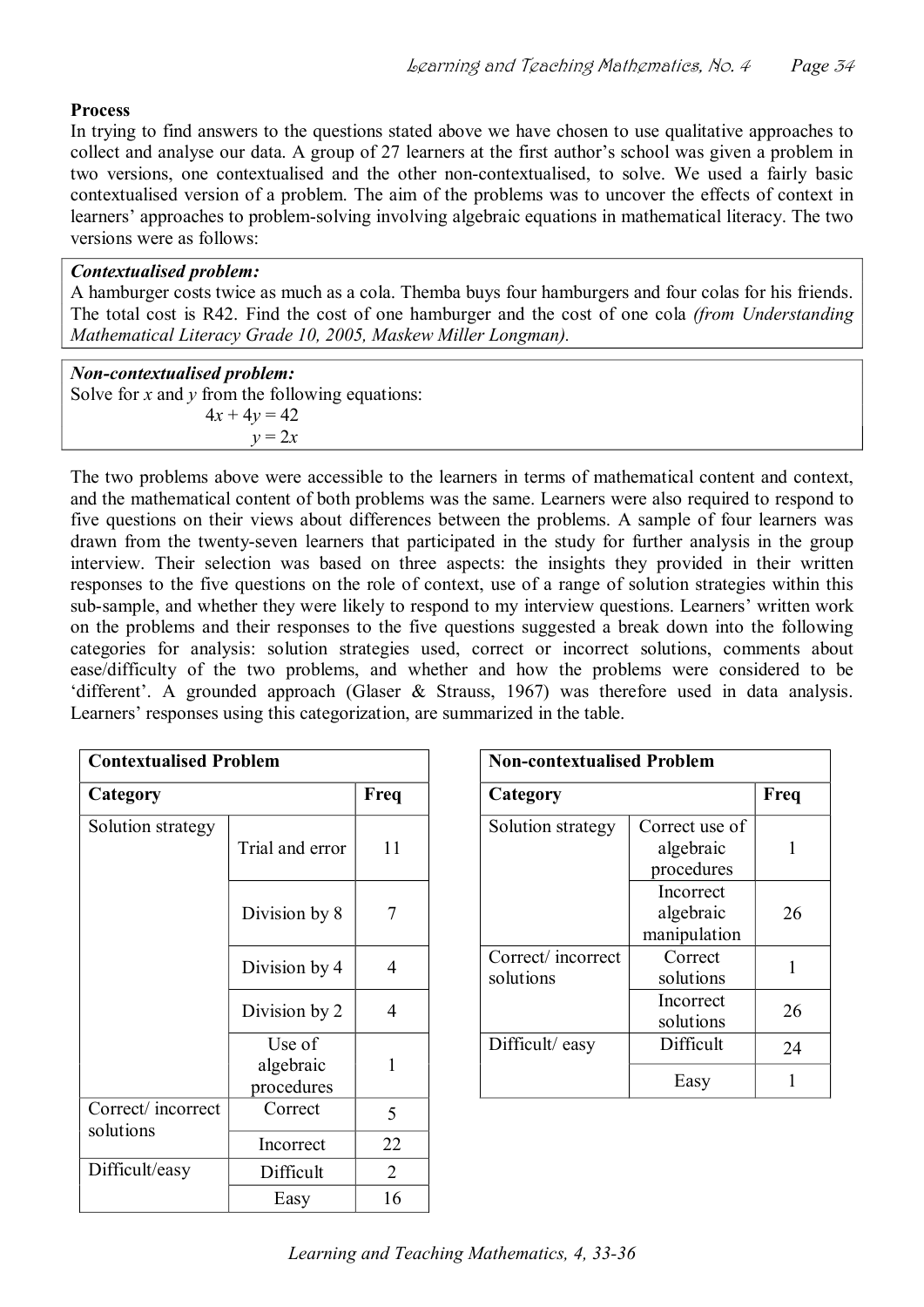11 learners considered the problems to be different from each other, whilst 10 learners felt that they were the same, with 'sameness' often related to both questions involving R42. Of the 18 learners who commented on the problems, 16 stated that the second non-contextualised problem was considered to belong to more formal kinds of algebra – 'equations' or 'solving *x* and *y*'. Backing this sentiment up, 2 learners stated that the second problem, unlike the first, was about '*doing mathematics'.*

# **Findings**

Learners used a range of different strategies when solving the contextualised problem, with only 1 learner opting for a formal algebraic approach, reflecting Boaler's (1999) finding that traditional school mathematics is poorly remembered and rarely transferred into realistic problem-solving. Fifteen learners preferred to use their own procedures such as dividing by eight, or by four or two because, as observed by Boaler (1999) learners do not usually see any connection between the mathematics they learned in school and the demands of their lives. In contrast, all the attempts at solving the second problem involved the use of algebraic manipulation, although only one learner out of the twenty-seven used correct algebraic procedures to solve the problem. Thus, contextualizing this problem appeared to open up avenues for learners to attempt solutions that did make sense – e.g. given the price of four hamburgers and four cokes, trying to work out the price of two or one of each by dividing by two or four respectively – even though errors in calculations made the overall solution incorrect.

Sixteen learners regarded the contextualised problem to be easy to solve in spite of the fact that the majority did not get a correct solution. Two learners said the problem was difficult - both of these were not fluent speakers of English which could have made the problem difficult to interpret. One learner who felt that the contextualised problem was easy, explained her reasons for this in the interview:

'I think it is because when we look at a story sum it gives a picture, it gives some kind of an *insight. It was easy for you to think and answer at the same time, but problem two needs a lot of thinking.'*

Again, in contrast, 24 learners stated that the non-contextualised problem was 'difficult'. Out of the 24, 12 of them associated this commonly with figuring out *x*'s and *y*'s. One of the learners stated that *'problem two was difficult because you had to calculate it in many ways until you get your answer'*. In interviews, as stated earlier, learners confirmed that the non-contextualised problem was about mathematics and one of the learners stated '*I had no idea what to do'*. They also said it was difficult because it required them to *'apply what has been learned'* already and needed them to *'think a lot'* in order to solve the problem. This sense of the two versions relating to different 'worlds' in some senses, was captured within this written response to the question asking about whether the questions were 'different' from each other:

*'In the first question, [it] had to do with money. And in the second question [it] had to do with solving for x and y. So the first one was a story sum and the second one was just maths. I preferred problem 1 because I understood the problem and what was asked for.'* (Brackets added in by us for clarity.)

The interview provided some more insight on what learners think about context and its role in developing learners' interest in engaging with mathematical problems. Contextualised problems were considered to be part of mathematical literacy, reflecting their classroom experiences. They confirmed this by stating that when they did mathematical literacy in their normal classes, they dealt with 'story sums'. They found it easier to engage in solving contextualised problems because they could 'interpret' them better than non-contextualised problems. Within our sample, there was a complete absence of comments relating to difficulties with negotiating the language within version 1 of the problem They further stated that contextualised problems did not require them to do a lot of calculations as pure mathematical problems did.